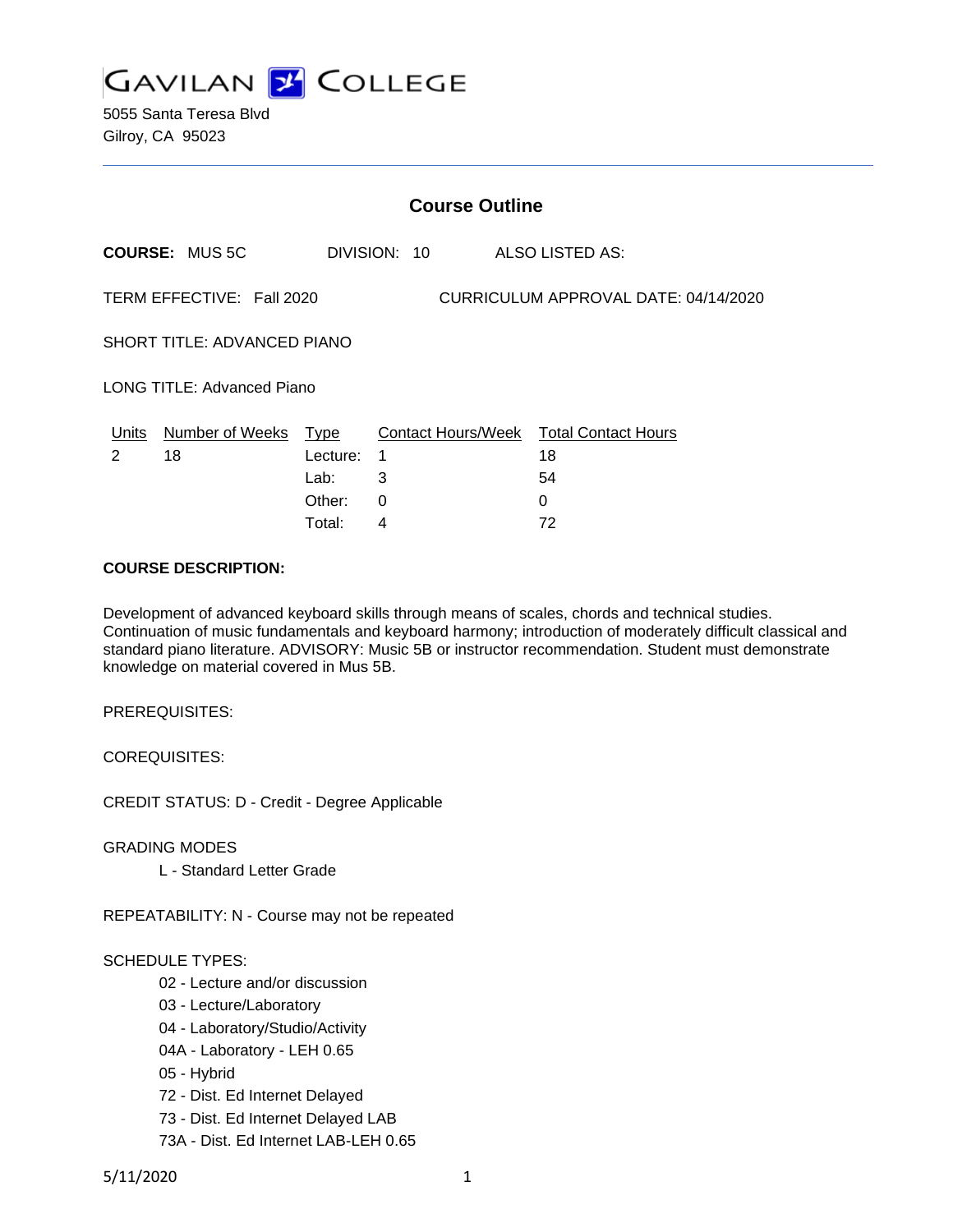# **STUDENT LEARNING OUTCOMES:**

By the end of this course, a student should:

1. Analyze, construct and play harmonic/melodic scales and secondary chromatic chords in all keys.

2. Practice and perform early advanced classical works by Beethoven, Chopin, Gershwin.

### **CONTENT, STUDENT PERFORMANCE OBJECTIVES, OUT-OF-CLASS ASSIGNMENTS**

Curriculum Approval Date: 04/14/2020 Week 1 1 Lecture Review 5B material. Student performance objectives : students will review 5C material Week 2 1 Lecture, Introduction to early advanced pieces from Chopin, Schumann, Brahms and Tchaikovsky. Student performance objectives : students will practice on selected pieces. Week 3 1 Lecture, Interpretation approach in Romantic composers music. Individual preparation of performance piece. Student performance objectives : students will practice and play a 3-Movement work Week 4 1 Lecture, How to practice difficult technical studies : Hanon (#9-12) and Moshkovsky. Student performance objectives : students will practice and play technical studies Week 5 1 Lecture, Practicing techniques to overcome technically difficult parts in a piece. Difficult technical studies : Czerny ( #10-14). 4 hours assigned reading and lab. Student performance objectives : students will practice and play technical studies Week 6 1 Lecture Review for quiz. Week 7 1 Lecture Quiz. Continuation of technical studies . Student performance objectives : students will practice and play technical studies . Week 8 1 Lecture Midterm, written and performance.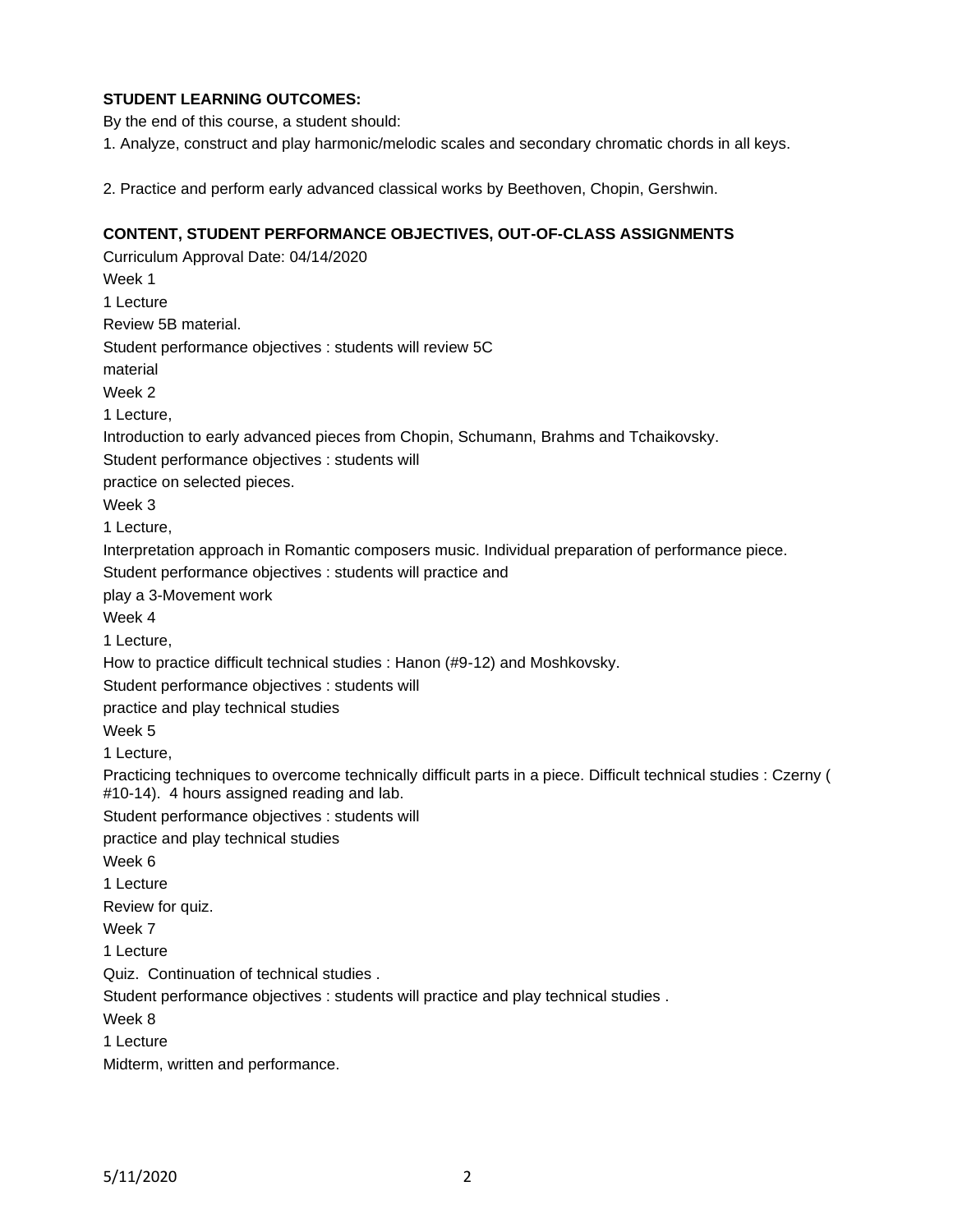Week 9 1 Lecture, Selection of multi-movement Sonata for preparation and performance. Student performance objectives : students will practice Sonatas and other selected paces. Week 10 1 Lecture, Four octave scales and arpeggios in all white key majors and minors. Student performance objectives : students will practice scales and arpeggios. Week 11 1 Lecture, Individual preparation of performance piece. Term paper assigned. **Student** performance objectives : students will continue practice on scales, selected pieces and Multi-movement works Week 12 1 Lecture, Introduction of transposition on keyboard. Student performance objectives : students will transpose selected pieces. Week 13 1 Lecture, Sight reading intermediate paces with 3 or more key signatures. Student performance objectives : students will practice effective sight reading techniques. Week 14 1 Lecture, Harmonize intermediate melodies. Student performance objectives : students will harmonize selected pieces. Week 15 1 Lecture, Review and quiz. Week 16 1 Lecture, Difficult duet. Piano 4-hands. Music for two pianos by Mendelssohn. Student performance objectives : students will practice and play duets Week 17 1 Lecture, Performance final. Week 18 1 Hours Final Written Exam Lab Content: Week 1 3 Lab hours Review 5B material. 3 hours assigned reading and lab. Student performance objectives : students will review 5C material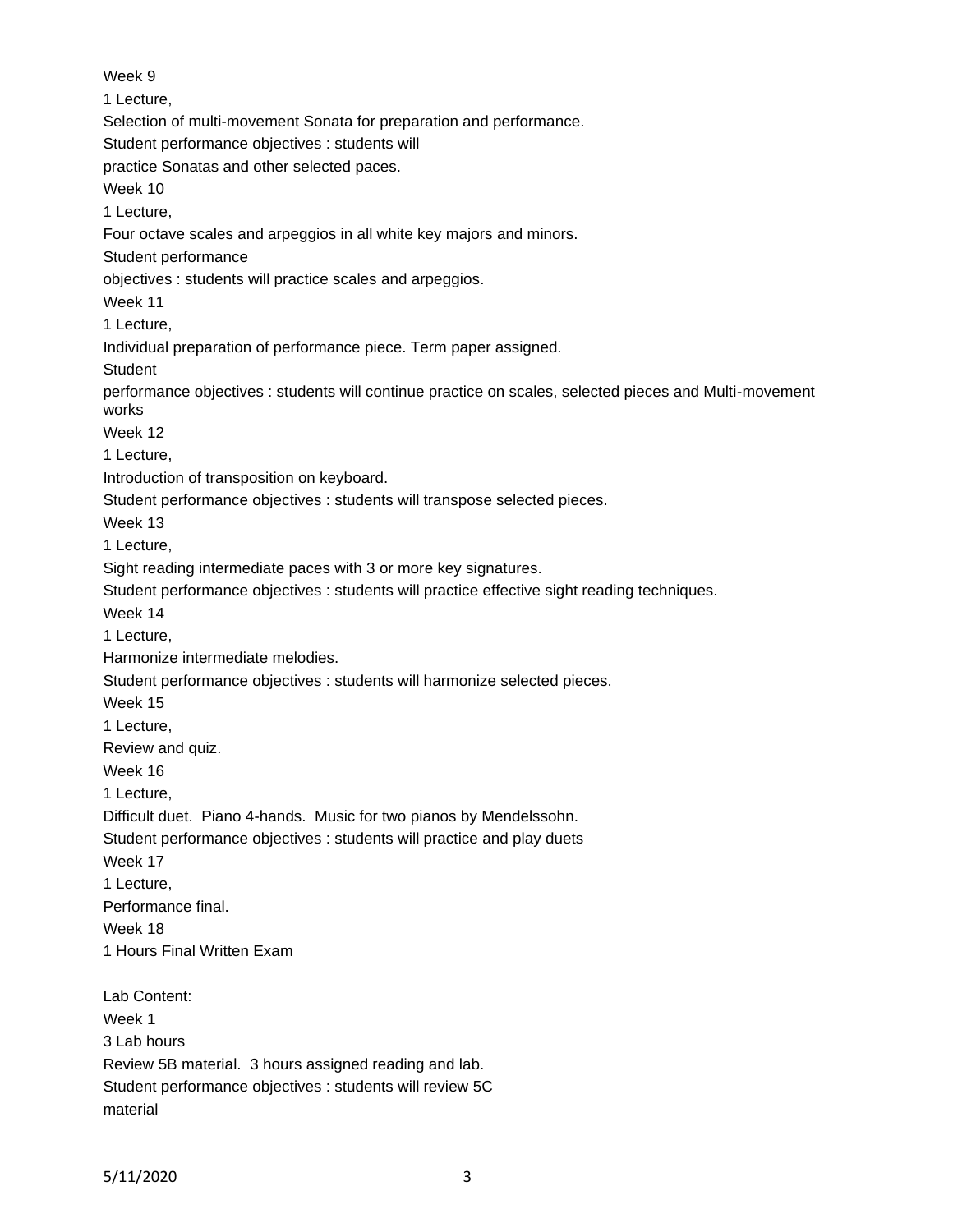Week 2 3 Lab hours Select early advanced pieces from Chopin, Schumann, Brahms and Tchaykovsky. 3 hours assigned reading and lab. Student performance objectives : students will practice on selected pieces. Week 3 3 Lab hours Individual preparation of performance piece. 3 hours assigned reading and lab. Student performance objectives : students will practice and play a 3-Movement work Week 4 3 Lab hours Difficult technical studies : Hanon (#9-12) and Moshkovsky. 3 hours assigned reading and lab. Student performance objectives : students will practice and play technical studies Week 5 3 Lab hours Difficult technical studies : Czerny ( #10-14). 3 hours assigned reading and lab. Student performance objectives : students will practice and play technical studies Week 6 3 Lab hours Review for quiz. 3 hours assigned reading and lab. Week 7 3 Lab hours Quiz. Continuation of technical studies . 3 hours assigned reading and lab Student performance objectives : students will practice and play technical studies . Week 8 3 Lab hours Midterm, written and performance. 3 hours assigned reading and lab. Week 9 3 Lab hours Selection of multi-movement Sonata for preparation and performance. 3 Hours assigned reading and lab. Student performance objectives : students will practice Sonatas and other selected paces. Week 10 3 Lab hours Four octave scales and arpeggios in all white key majors and minors. 3 hours assigned reading and lab. Student performance objectives : students will practice scales and arpeggios.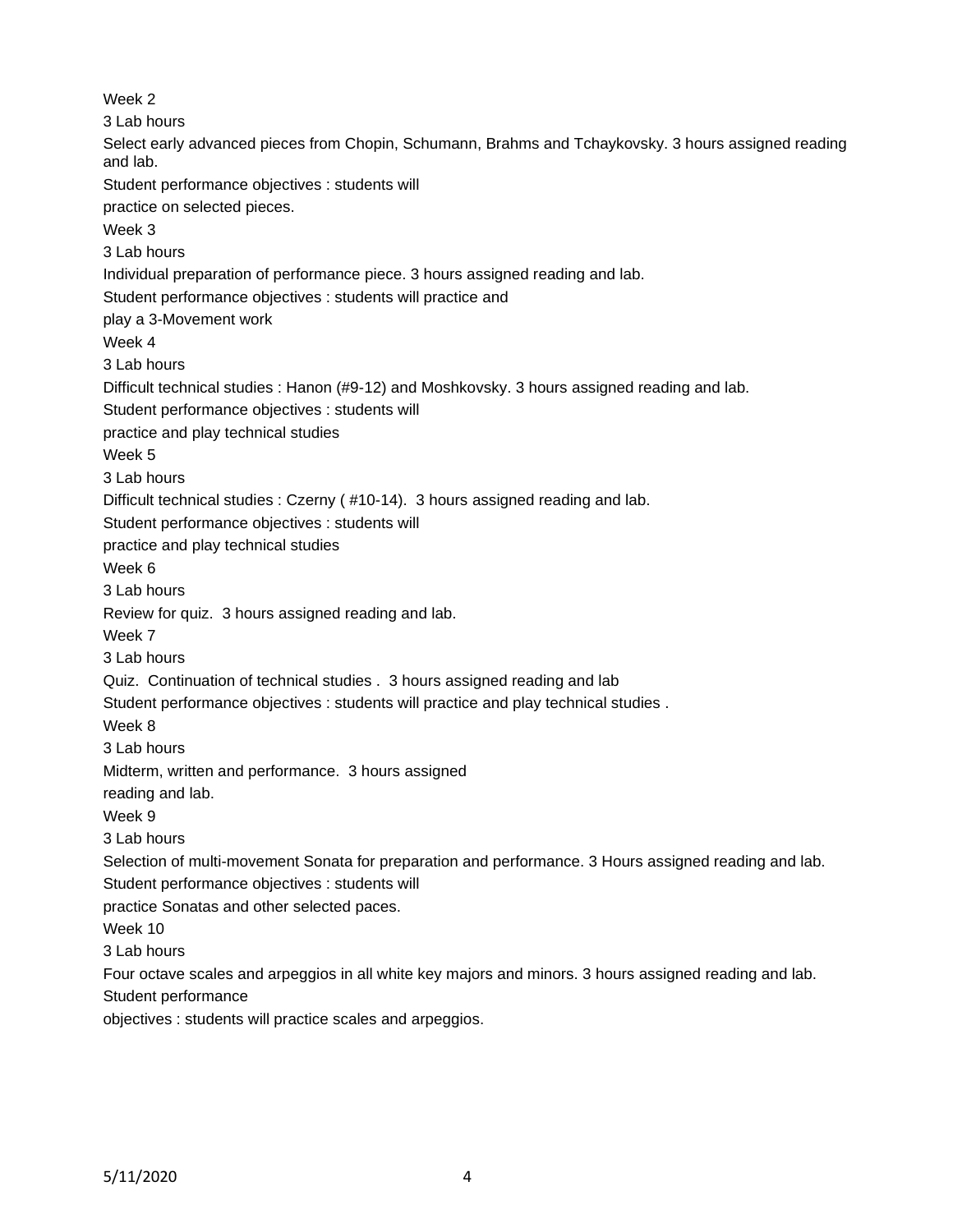Week 11 3 Lab hours Individual preparation of performance piece. Term paper assigned. 3 Hours assigned reading and lab. **Student** performance objectives : students will continue practice on scales, selected pieces and Multi-movement works Week 12 3 Lab hours Introduction of transposition on keyboard. 3 hours assigned reading and lab. Student performance objectives : students will transpose selected pieces. Week 13 3 Lab hours Sight reading intermediate paces with 3 or more key signatures. 3 hours assigned reading and lab. Student performance objectives : students will practice effective sight reading techniques. Week 14 3 Lab hours Harmonize intermediate melodies. 3 hours assigned reading and lab. Student performance objectives : students will harmonize selected pieces. Week 15 3 Lab hours Review and quiz. 3 hours assigned rea ding and lab. Week 16 3 Lab hours Difficult duet. Piano 4-hands. Music for two pianos by Mendelssohn. 3 hours assigned reading and lab. Student performance objectives : students will practice and play duets Week 17 3 Lab hours Performance final. 3 hours assigned reading and lab. Week 18 3 Hours Final Exam

# **METHODS OF INSTRUCTION:**

Lecture, discussion, demonstration, individual instruction.

## **OUT OF CLASS ASSIGNMENTS:**

Required Outside Hours: 36 Assignment Description: Students will be working on assigned weekly material. Two large scale songs to complete every 4 weeks. 20 hours Working on 4 octave major/minor scales and arpeggios. 12 hours Transposition and sight/reading. 4 hours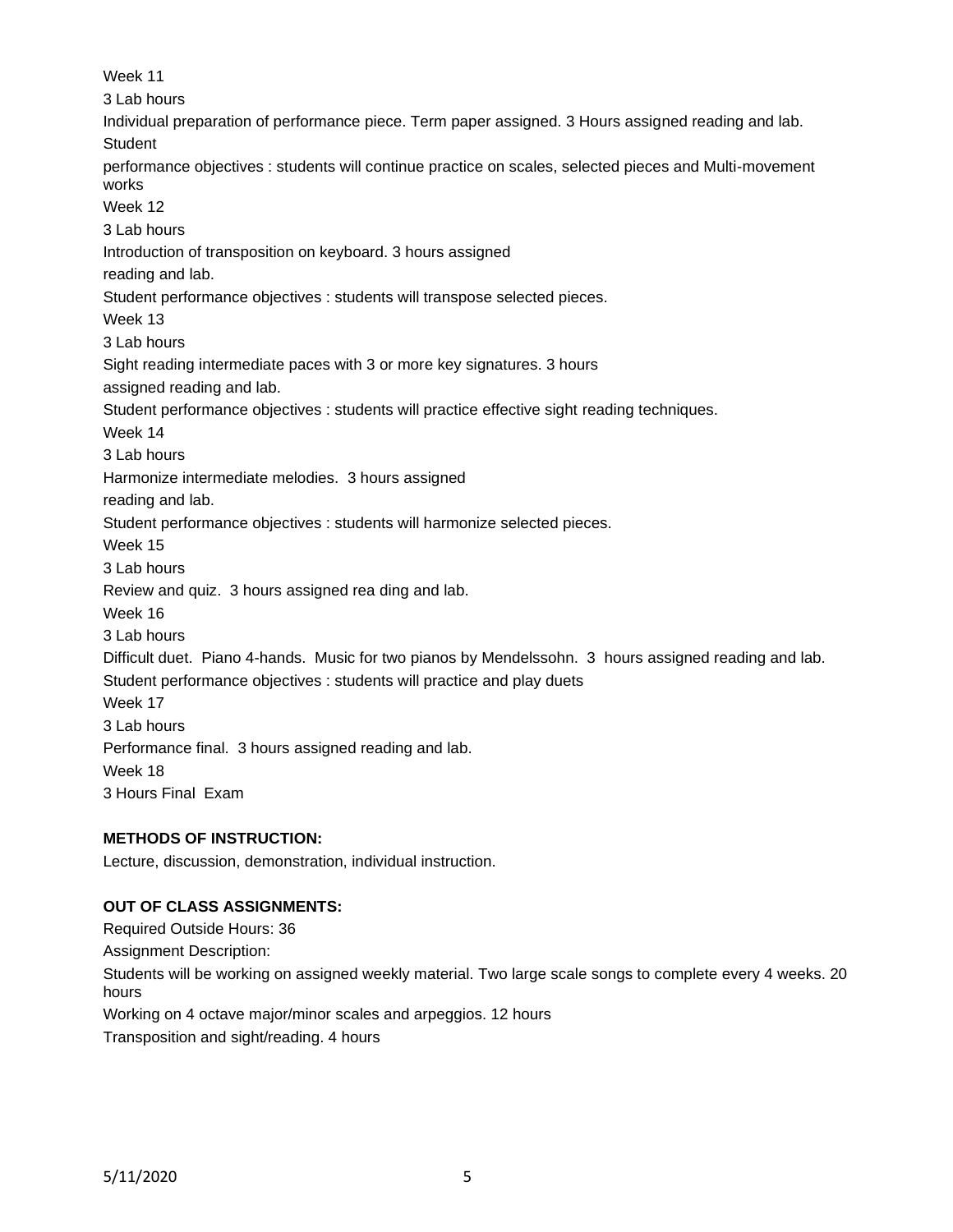### **METHODS OF EVALUATION:**

Writing assignments Percent of total grade: 10.00 % 10%-20% Written homework. Term paper. Problem-solving assignments Percent of total grade: 25.00 % 25%-30% Homework problems, Quizzes, Exams Skill demonstrations Percent of total grade: 30.00 % 30%-40% Class performance. Performance Exams. Objective examinations Percent of total grade: 20.00 % Objective examinations Percent of total grade: 15.00 % 25%-35% Multiple choice. True/False, Matching items. Completion.

# **REPRESENTATIVE TEXTBOOKS:**

Lynn Freeman Olson. . Essential Keyboard Repertoire, volume 2, Or other appropriate college level text.. VAN NUYS, CA: : ALFRED PUBLISHING Co,2014.

This textbook is a standard among many colleges and universities. Despite the fact that last publication was in 2014 it still remains as a classic textbook for teaching college level group piano class.

ISBN: ISBN: 0-88284-857-7

Reading Level of Text, Grade: 10th Verified by: Maria Amirkhanian

### **Recommended Representative Textbooks**

This textbook as well as handouts on harmanic/melodic scales and copies provided by the instructor will be used as Lab manual.